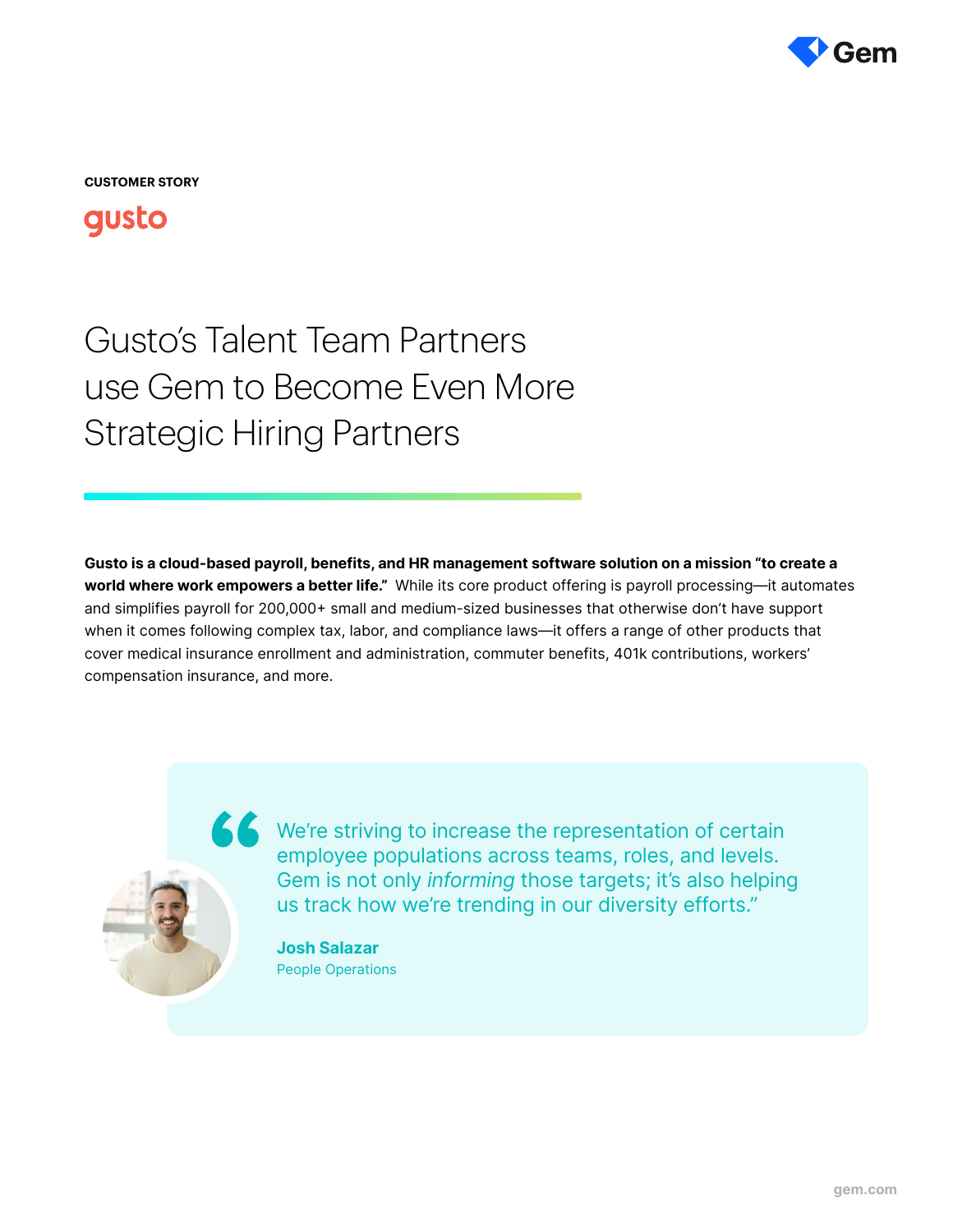## gusto

#### Company Overview:

- SF, Denver, NY, Canada/Remote
- Payroll, benefits, and HR management software
- 1800+ employees
- Gusto.com
- ATS: Greenhouse

#### Gusto's Invite Team was looking for:

- better visibility into metrics so they could understand the success of their outreach campaigns and become more familiar with prospects' interests and investments
- a better sense of how the team was trending at the top of the funnel in its diversity efforts, so they could be sure they were sourcing according to the company's aspirations
- a database of qualified talent, so they weren't starting each new search from scratch
- an ability to forecast how a new job req would act based on previous open roles, so they could be thoughtful and intentional about every new search

#### Results with Gem:

- Gusto's team can A/B test messaging, uncover best outreach practices to improve response rates, and discover what motivates and inspires prospective candidates
- visibility into full-funnel demographics to uncover bottlenecks within the pipeline that the team can work to mitigate, enhancing the entire candidate experience
- the team is using Candidate Rediscovery to unearth talent in their CRM who is vetted and diverse—ultimately reducing time-to-hire
- using Gem's passthrough rates and forecasting data, the Invite Team has forged an even stronger strategic partnership with its hiring managers

As a company in the HR space, Gusto is centered on the human experience; and offering a thoughtful, intentional, and equitable candidate experience is a priority for their team. (Gusto's recruiting team is called the "Invite Team"—one way they're reintroducing humanity into hiring.) When the company's customer base grew 2x during COVID, they knew they needed to support that base more than ever. They needed talent to help them serve their customers as they navigated an unprecedented time.

Josh Salazar oversees Recruiting Operations for the company. Josh lent a hand to the customer engagement team and then to the sourcing team. As a sourcer, he had a record-setting month in the middle of the pandemic: he won Gem's "Candidate Whisperer Award," with outreach messages that saw 49% reply rates and 35% interested rates.

Josh says that Gem was a significant partner in that success. "We've got a remarkably strong employee value proposition at Gusto; and thoughtfulness and equity have always been baked into our process.

"Gem isn't just a sourcing tool. It's a tool to broadly buff your recruiting game in every aspect. We've got full-cycle recruiters using Gem right now. Our hiring managers have their hands in it."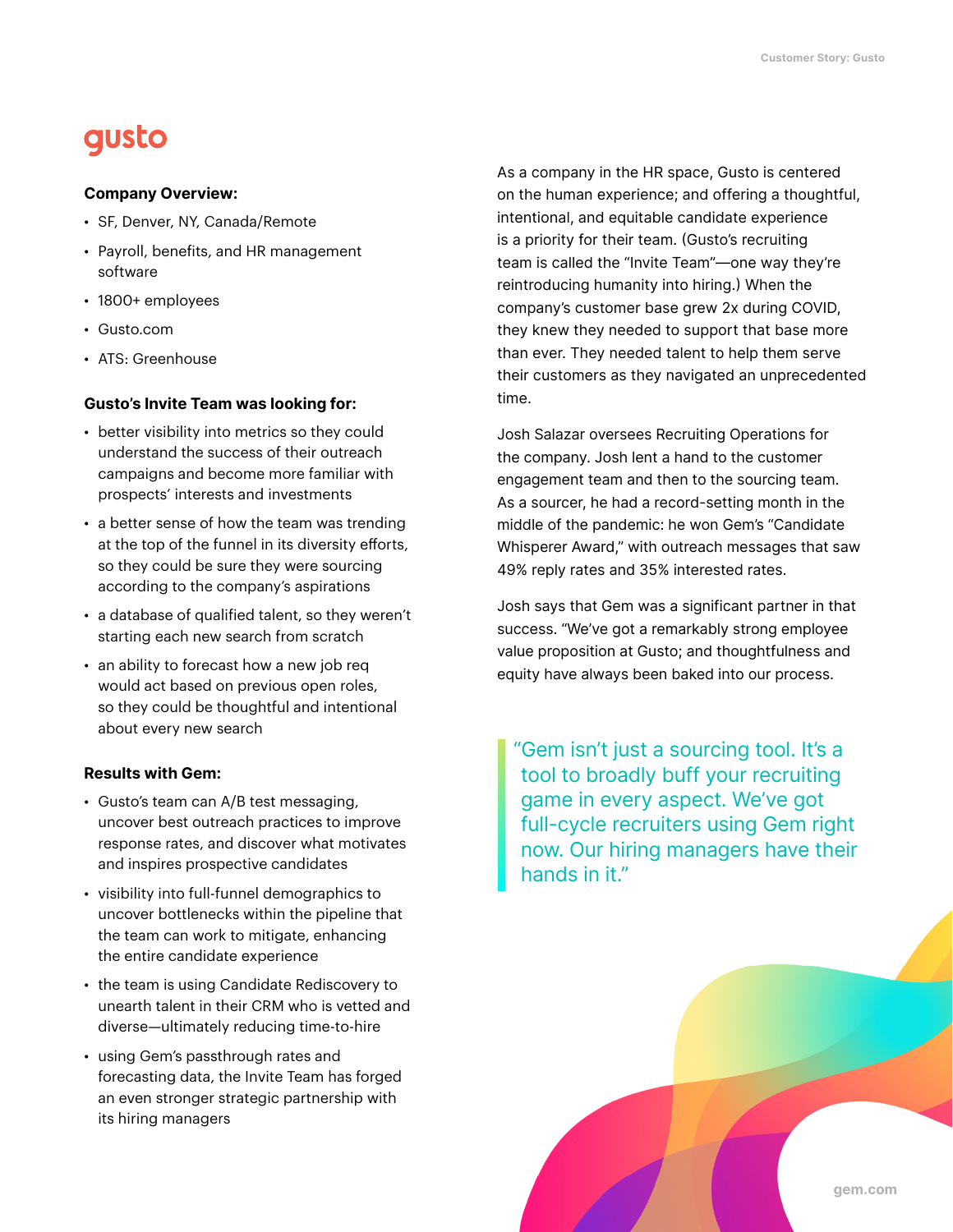Gem helps me become ever-more-familiar with prospective candidates' interests and investments. What types of outreach work best for what roles, for what levels of experience? What content sees the most engagement? A/B testing with Gem has helped me hone in on the most effective outreach strategies. I'm giving talent the information I know, thanks to data, they find valuable." What's more, with Gem's automated follow-ups, "we're conducting world-class candidate nurture at Gusto."

### Diversity Insights: how are teams tracking toward their diversity goals?

All that outreach and nurture is critical for building an exceptional team of first-rate talent—and a diverse one. Gusto sees plenty of inbound applicants; but "we want our workforce to reflect both the world and the companies we serve," says Josh. "That's an incredibly wide range of businesses, of demographics, of schools of thought, of visions. We serve coffee shops and we serve tech companies, and we want a workforce that can mirror that breadth." Gem's analytics give Gusto greater visibility into funnel representation, allowing his team to identify "what groups don't have much representation at a particular stage. Are certain groups falling out after certain stages?" The team at Gusto has set aspirational goals around diversity:

"Talent Pipeline ensures there's not a single candidate that ever falls through the cracks or gets stuck in a stage. We're right there with them the whole way."

"We're striving to increase the representation of certain employee populations across teams, roles, and levels based on the research we've collected on the existing talent pool. Gem is not only informing those targets; it's also helping us track how we're trending." That means ensuring the team is reaching out to the right talent, and ensuring equity through the rest of the funnel.

### Talent Pipeline: digestible snapshots of recruiters' hiring funnels

While Josh uses Gem for top-of-funnel activities when he's sourcing, he also notes that Gem "isn't just a one-function focused tool. It's a tool to broadly buff your recruiting game in every aspect. We've got full-cycle recruiters using Gem right now. Our hiring managers have their hands in it." One of the products the team loves helps full-cycle recruiters stay on top of active candidates in their pipelines. "I watch my recruiters start their days in Talent Pipeline," Josh says. "It's a terrific way for them to orient themselves first thing in the morning: Okay, here's where I am today. Looks like some scorecards got submitted last night for my team. Let's move those stages. It's a great tone-setter for action items on the day; and it ensures there's not a single candidate that ever falls through the cracks or gets stuck in a stage. We're right there with them the whole way."

### Pipeline Analytics: observing conversion rates and setting expectations

Moreover, the team "is delighted by" Gem's Pipeline Analytics, a module in Gem's Talent Compass that allows teams to view their entire talent pipelines at a glance. With every open req, sourcers and recruiters can "pull data that shows historical passthrough rates for that role. Recruiting can set a spot-on expectation for what that search is going to look